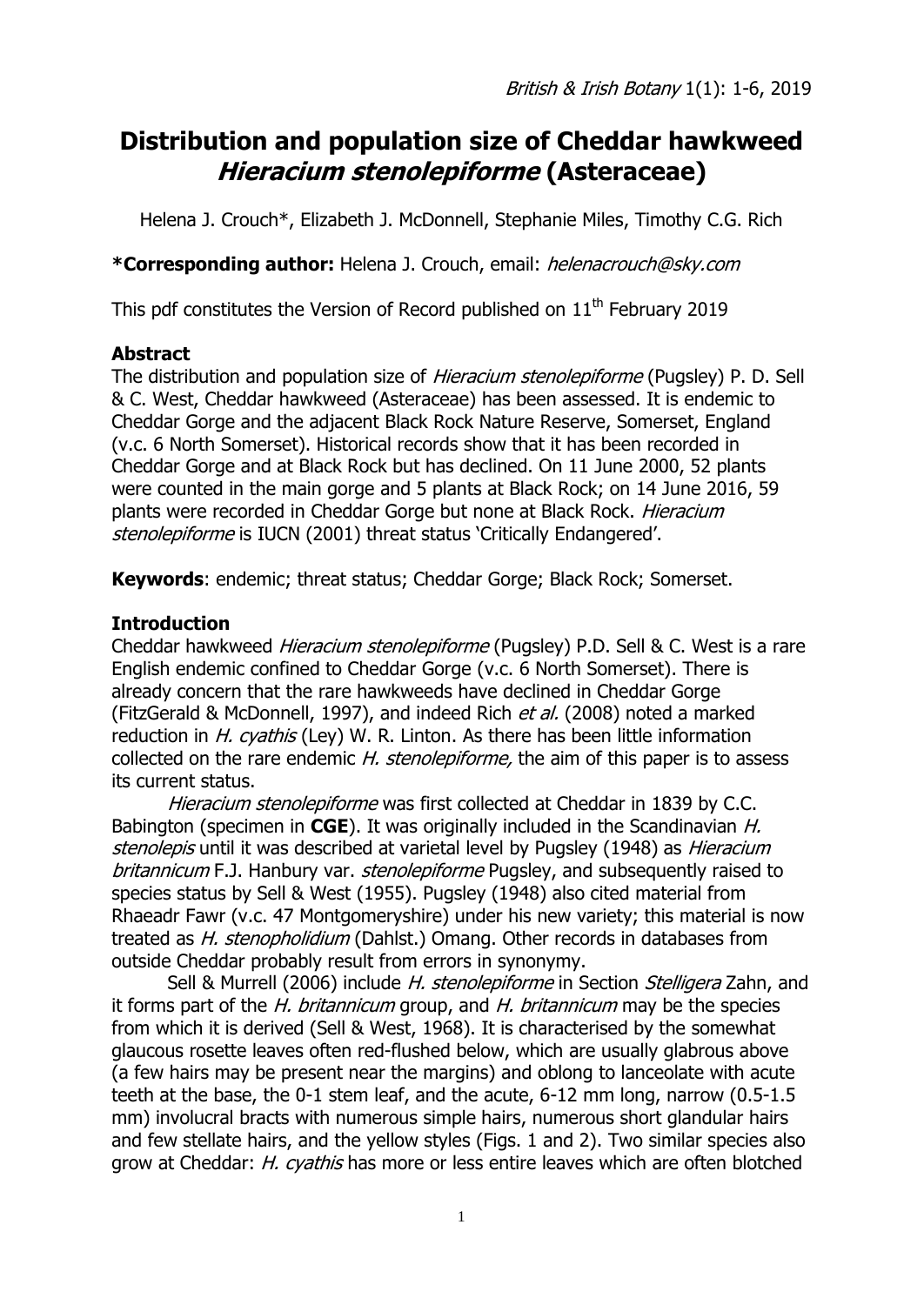and a very short acladium, and H. schmidtii has entire leaves with numerous long hairs on the upper surface.



**Figure 1. Rosette of H. stenolepiforme at Cheddar in 2016.**



**Figure 2. Close-up of involucral bracts showing numerous long simple white hairs, numerous glandular hairs and very few stellate hairs.**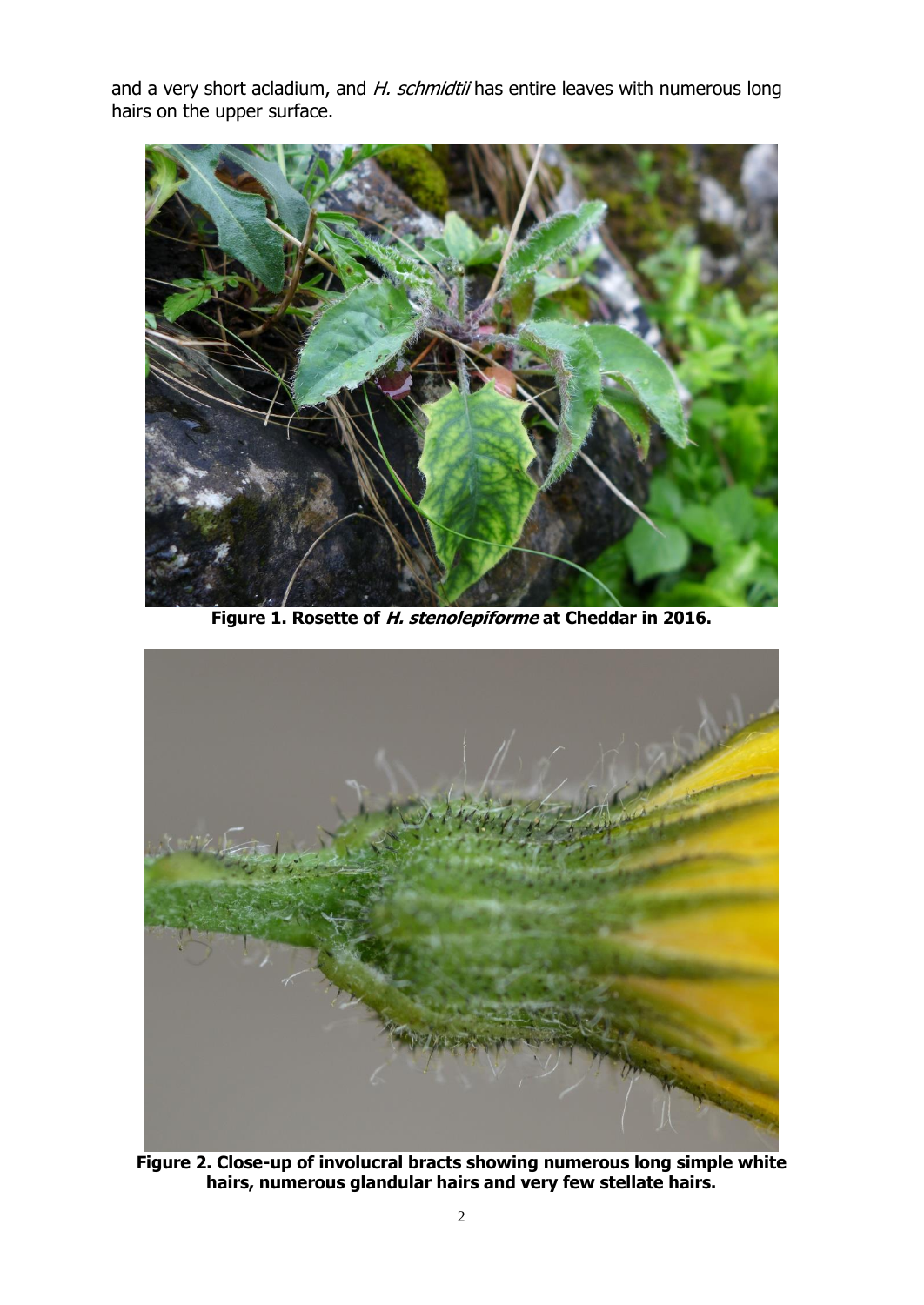## **Historical records**

There are sporadic records of H. stenolepiforme since 1839, mostly based on herbarium material (material examined in **BM**, **NMW** and **CGE**). Most records refer to the main gorge and some include information on its frequency. Murray (1896) cited it as "Very fine, but not plentiful, on the steep slopes under cliffs in the gorge of Cheddar, preferring a north aspect; E. F. Linton". Ley (1906) noted 'This  $H$ . cyathis] and H. lima [now included in H. schmidtii Tausch.] are decidedly the most abundant hawkweeds of Cheddar; H. stenolepis [i.e. H. stenolepiforme] and H. schmidtii being less common'. White (1912) recorded it as 'now scarce' in the gorge. Marshall recorded it as scarce on rocks in 1914 (**NMW**). H.W. Pugsley collected it in 1946 (**BM**), and P.D. Sell collected it in 1952 and again in 1969 (**CGE**), the last time it was recorded from the main gorge. It was not refound in the gorge by the BSBI Hieracium study group in May 1983 (Bevan, 1985), and FitzGerald & McDonnell (1997) did not find any in the main gorge.

In 1985, 100 plants were found on ledges of the disused quarry at Black Rock (FitzGerald, 1986), thought to be the unconfirmed 'Long Wood' locality of White (1912). FitzGerald & McDonnell (1997) reported four flowering plants on the vertical cliffs at Black Rock quarry and two or more immature plants on low grassy ledges a few metres to the north, below the wooded NE-facing cliffs. Green *et al.* (1997) reported it in small quantity from a rock face at Black Rock. It was last recorded at Black Rock in 2003 by S.J. Parker and has not been seen since despite several searches.

#### **Population estimates**

Two recent surveys have been carried out by walking along the gorge and checking accessible plants visually or with binoculars. It was not always possible to be certain of the identification of plants located on high rocks with binoculars, and nonflowering plants were very hard to see.

The first population estimate was carried out by EJM and TCGR on 11 June 2000 when 52 plants were counted in the main gorge between Bone Hole and the covered reservoirs, and five plants at Black Rock (**NMW**; Rich & McDonnell, 2001).

A second detailed survey of the gorge and adjacent areas was carried out by HJC and TCGR on 14 June 2016 when 58 flowering plants and 1 immature plant were found between Sow's Hole and the Horseshoe Bend (much the same areas as in 2000; **K**), but none were found at Black Rock (Figs. 3 and 4). The population in the main gorge appears relatively stable over the 16 year period but it has gone from Black Rock.

Given the difficulty of searching the vast cliffs successfully without rope access, these population counts are no doubt underestimates but are the best information available. We were unable to see any H. stenolepiforme on 27 May 2016 before they flowered, and recommend future surveys should be carried out in early June at peak flowering time.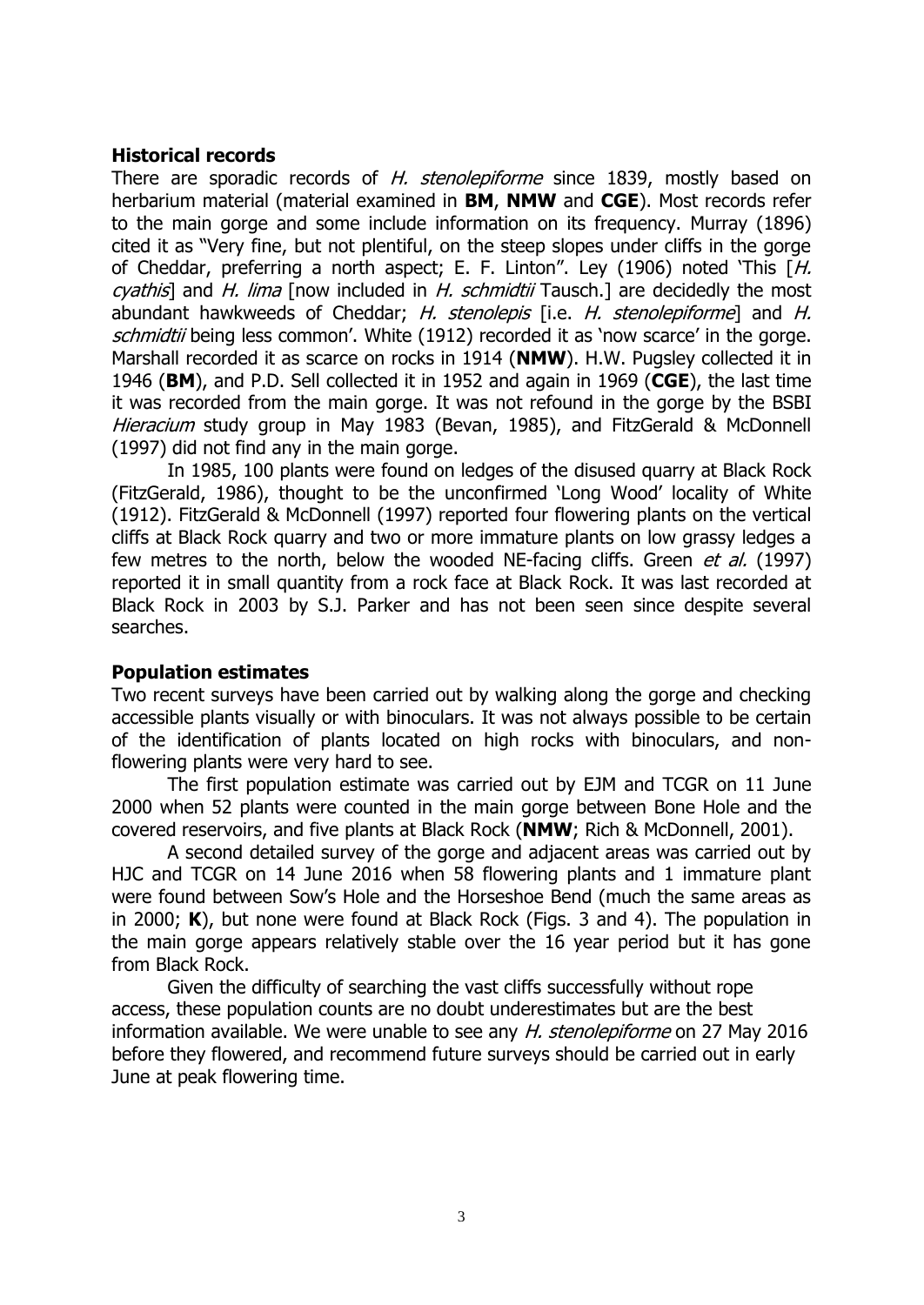

**Figure 3. Distribution of H. stenolepiforme at Cheddar in 2016.**



**Figure 4. Hieracium stenolepiforme location on cliff near Pig's Hole, 2016.**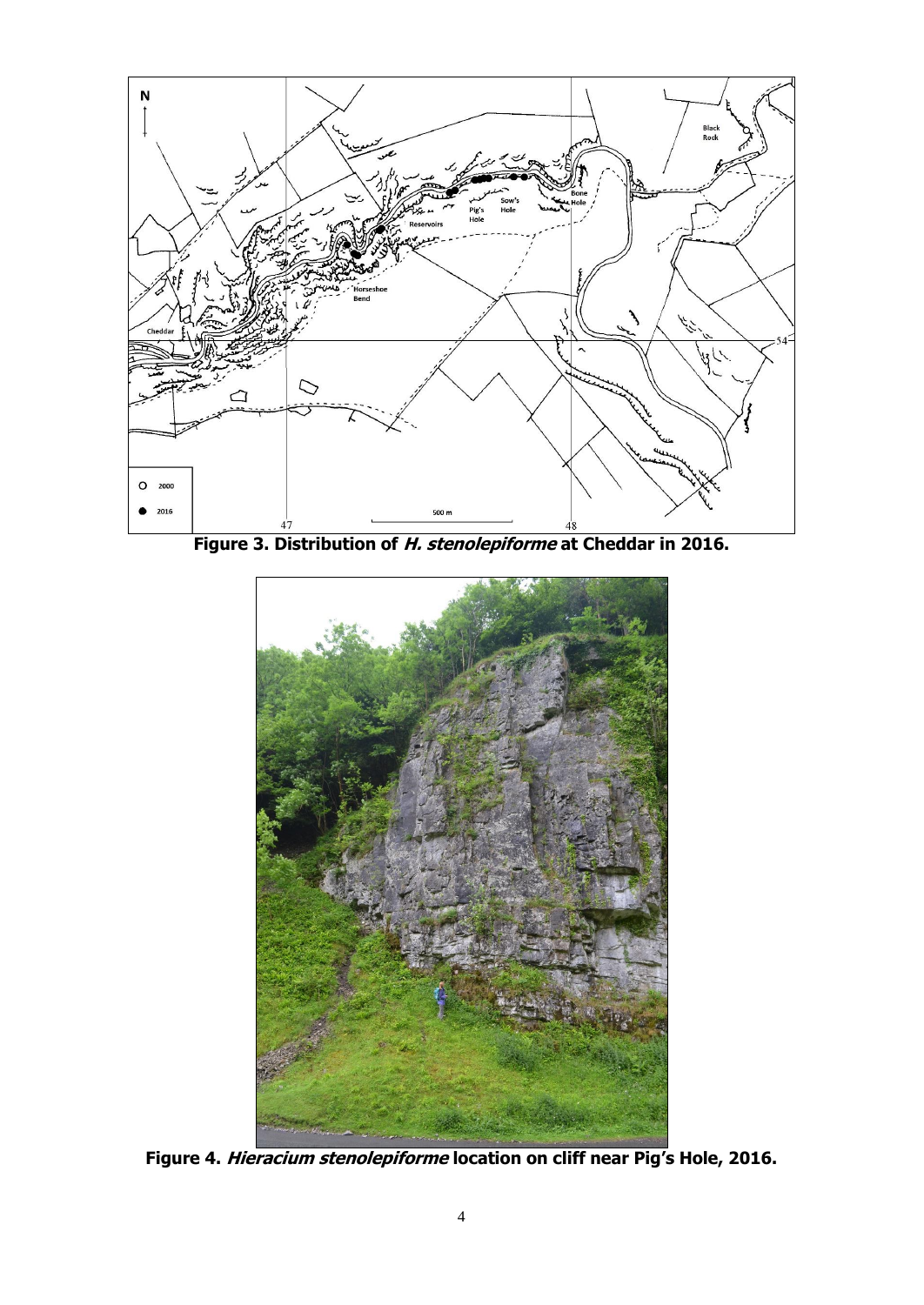## **Discussion**

In contrast to the observations of Ley (1906), the commonest hawkweed in Cheddar Gorge in 2016 was H. argillaceum (H. acuminatum sensu lato) with H. stenolepiforme scarce. During these and subsequent surveys in 2016 we found only 15 plants of H. cyathis, 12 plants of H. schmidtii and 8 plants of the other Cheddar speciality *H. angustisquamum* (Pugsley) Pugsley within the gorge (Crouch, 2016). This confirms that the rarer Cheddar hawkweeds have declined.

We agree with FitzGerald (1986) that it is difficult to know whether H. stenolepiforme has always been scarce in the main gorge or whether it has become more so recently. Historically it was collected regularly until the 1960s, so was presumably more frequent then. Hawkweeds may have spread from rocks into grassland after the post-war decline in grazing, and following the reintroduction of goats and sheep are now declining again in areas accessible to sheep and goats. However, there is clear evidence for recent loss at Black Rock, probably as a result of shading by the growth of ash trees and scrub and perhaps also following recent rock stabilisation works. The inaccessibility of the remaining locations on cliffs would suggest that it is unlikely to be further affected by sheep and goat grazing in the main gorge, but shading from trees and scrub continues to threaten its survival.

The current population of 59 plants is confined to the steep NW-facing side of the cliffs of Cheddar Gorge alone. The small population size, confined to one site, with a loss from Black Rock means it is IUCN (2001) threat status 'Critically Endangered'. A small amount of seed was collected from the main gorge in 2016 for the Millennium Seed Bank, which was further bulked up from cultivated material in 2017 and 2018.

#### **Acknowledgements**

We would like to thank Bob Corns, Anne Strong, Neil Watson and James Stone. The collection of seed was funded by an Esmée Fairbairn Trust grant to the Millennium Seed Bank.

#### **References**

- Bevan, J. 1985. Reports of meetings. Cheddar Gorge, Somerset, v.c.6, Saturday 21<sup>st</sup> May 1983. BSBI Hieracia Group Notes, 8: 1-2.
- Crouch, H.J. 2016. Rare plants survey of the Cheddar Complex SSSI: 2016. Unpublished report to Natural England.
- Fitzgerald, R. 1986. New records from v.c. 6, North Somerset. *BSBI Hieracia Group* Notes, 10: 5-6.
- FitzGerald, R. & McDonnell E.J. 1997. Cheddar Gorge Rare Plant Survey. Unpublished report to English Nature.
- Green, P.R., Green, I.P. & Crouch, G.A. 1997. The atlas flora of Somerset. Crewkerne: Privately published.
- IUCN 2001. IUCN Red list categories and criteria. Version 3.1. Gland: IUCN.
- Ley, A. 1906. H. cyathis, Ley. Report of the Botanical Exchange Club of the British Isles, 2: 175.
- Murray, R.P (1896). The flora of Somerset. Taunton: Barnicott & Pearce.
- Pugsley, H.W. 1948. A prodromus of the British Hieracia. Journal of the Linnean Society of London (Botany), 54: 1-356.